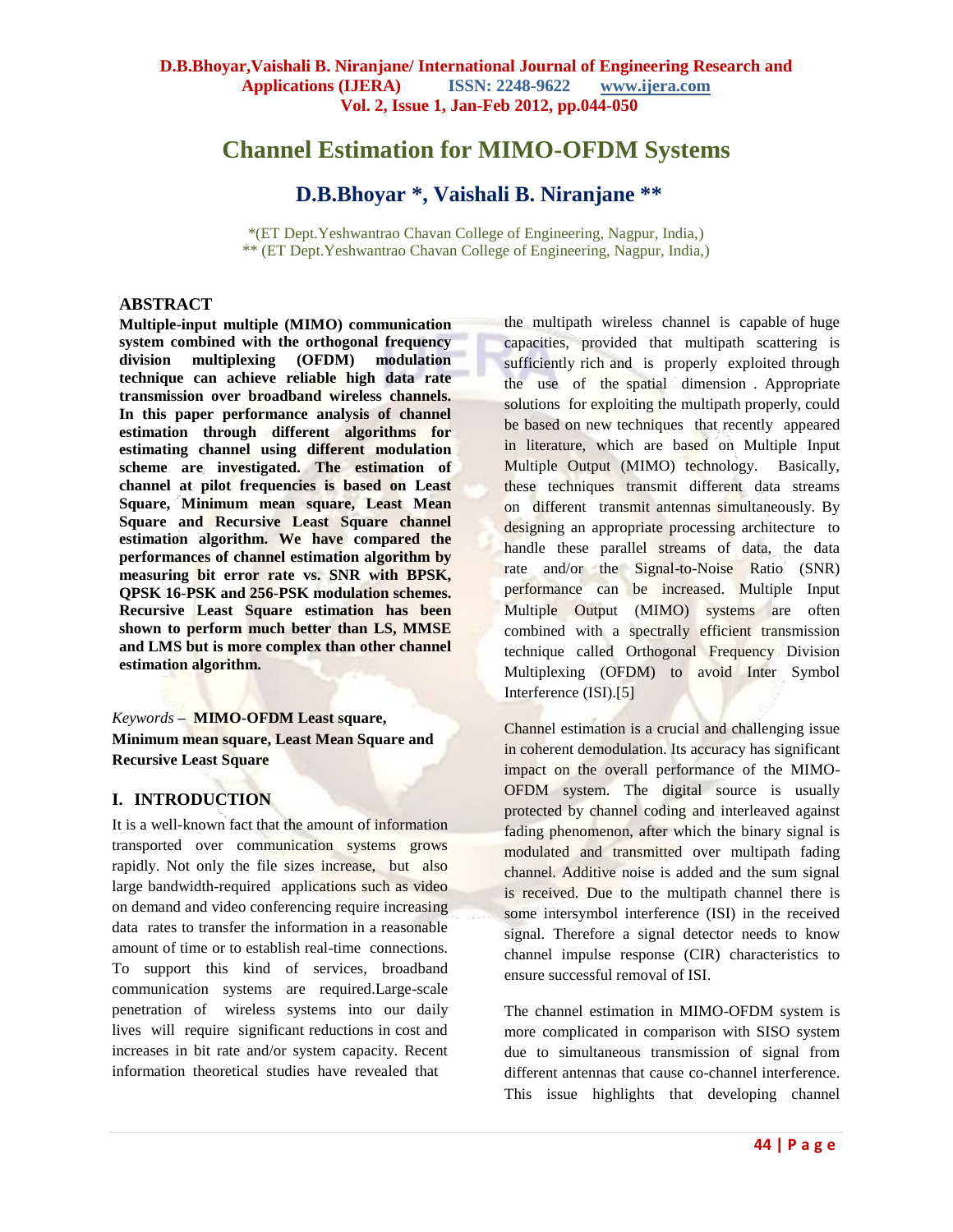algorithm with high accuracy is an essential requirement to achieve full potential performance of the MIMO-OFDM system. A considerable number of channel estimation methods have already been studied by different researchers for MIMO systems.

A wideband channel is normally frequency selective and time variant. For an MIMO OFDM mobile communication system, the channel transfer function at different subcarriers appears unequal in both frequency and time domains. Therefore, a dynamic estimation of the channel is necessary. Pilot-based approaches are widely used to estimate the channel properties and correct the received signal. There are two types of pilot arrangements: Block type and Comb type.[8]

In block-type pilot based channel estimation, OFDM channel estimation symbols are transmitted periodically, in which all sub-carriers are used as pilots. If the channel is constant during the block, there will be no channel estimation error since the pilots are sent at all carriers. fast fading channel, where the channel changes between adjacent OFDM symbols, the pilots are transmitted at all times but with an even spacing on the subcarriers, representing a comb type pilot channel estimation [9].

Several Channel Estimation techniques have been proposed to mitigate interchannel interference (ICI) in OFDM systems. The least square (LS) CE has been proposed to minimize the squared differences between the received and estimated signal. The LS algorithm, which is independent of the channel model, is commonly used in equalization and filtering applications. But the statistics of channels in real world change over time and inversion of the large dimensional square matrix turns out to be illconditioned. To further improve the accuracy of the estimator, Wiener filtering based iterative CE has been investigated; However, this scheme also requires high complexity and knowledge of channel correlations. The most important research topic in the wireless communications is the adaptive CE where the channel is rapidly time-varying. The time-varying multipath channel can be represented by a tapdelayed line with time varying coefficients and fixed tap spacing. An adaptive algorithm is a process that

changes its parameters as it gain more information of its possibly changing environment. Among numerous iterative techniques that exist in the open literature, the popular category of approaches which are obtain from the minimization of the mean square error (MSE) between the output of the filter and desired signal to perform CE .MIMO OFDM systems normalized least mean (NLMS) square and recursive least squares (RLS) adaptive channel estimator are described for MIMO OFDM systems)[13].

## **II. MIMO OFDM SYSTEM**

We consider MIMO–OFDM systems with two transmit antennas and two receive antenna as shown in fig.2.





 The total number of subcarriers is N. Basically; the MIMO-OFDM transmitter has Nt parallel transmission paths which are very similar to the single antenna OFDM system. In OFDM system the binary data is first grouped and mapped according to the modulation in "signal mapper". After modulation the symbol rate reduced to  $R = (R / log2M)$ , where M is constellation size. Then this serial data is fed to serial to parallel convertor. This reduces data rate by N times, where N is number of parallel streams. Each of parallel streams constitutes tiny bandwidth in the spectrum. So these streams almost undergo flat fading in the channel. After inserting pilots either to all subcarriers with a specific period of blocks or within a uniform period of frequency bins in all blocks, IDFT block is used to transform the data sequence of length into time domain signal

 $x(n)=IDFT\{X(k)\}\,$ ,  $n=0, 1, 2, \ldots \ldots \ldots N-1$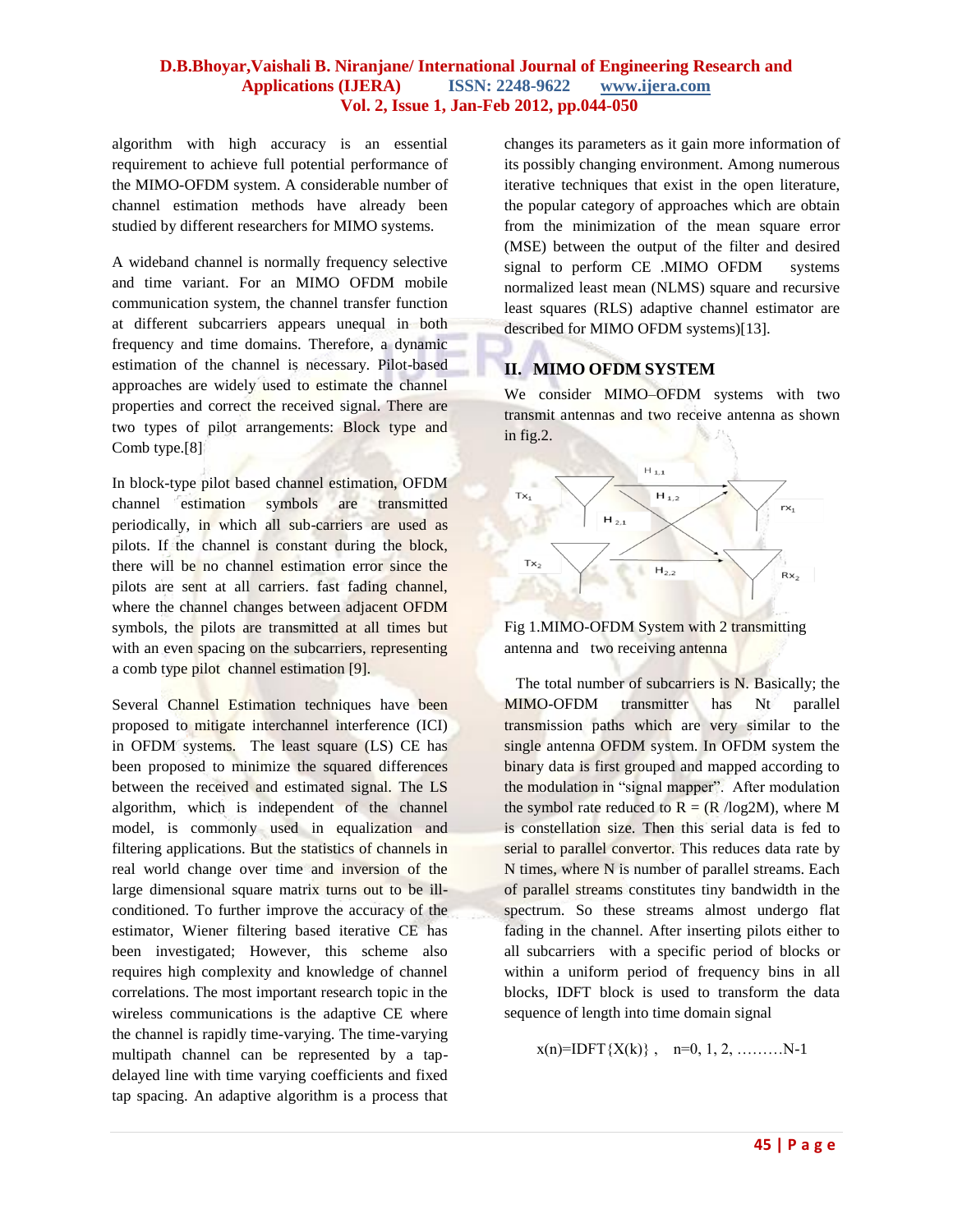$$
=\sum_{k=0}^{N-1} X(k)e^{\frac{j2\pi kn}{N}}
$$
 (1)

 At the receiver's end, after passing to discrete domain through A/D and low pass filter, guard time is removed and the signal  $Y^{g}(n+n_g)$  for  $-N_g \le n \le N-1$ will become as  $y(n)$  for  $n=0,1,2,......N-1$ 

 Then y (n) is sent to DFT block for the following operation:

$$
Y(k)=DFT{y(n)}, \t k=0,1,2,...,...,N-1
$$
 (2)

 As a matter of convenience we can write the entire operation as

$$
Y(k)=X(k)H(k)+W(k)
$$
 (3)

Where  $X(k) = \text{DFT}\{x(n)\}\$  and  $W(k) = \text{DFT}\{w(n)\}\$ .

Then the binary information data is obtained back in "signal Demapper" block, where *N* is DFT length. Following IDFT block, guard time, which is chosen to be larger than the expected delay spread, is inserted to prevent inter-symbol interference. This guard time is a copy of the last part which is prepended to OFDM symbol. This makes the transmitted symbol periodic, which plays a key role in identifying frames correctly, so as to avoid ISI and intercarrier interference (ICI). The resultant OFDM symbol is given as follows:

$$
X^{g}(n) = x (n_{g} + n)
$$
  
\n
$$
n_{g} = N_{g}, Ng + 1, \dots, -1
$$
  
\n
$$
n = 0, 1, 2, \dots, N - 1
$$
 (4)

 Where Ng is the length of the guard interval. The transmitted signal will pass through the frequency selective time varying fading channel with additive noise. Then the received signal is

$$
y\text{Rn}) = \{x^g(n) \quad h(n)\} + w(n)
$$
\n(5)

The channel response *h* can be represented by

$$
h\left(n\right) = 1/\sqrt{N\sum \alpha_{m}e^{-j\pi/N(k+N-1)\tau m}}sin(\pi\tau_{m})/sin(\pi/N(\tau_{m}k))
$$

 As a MIMO signalling technique, *Nt* different signals are transmitted simultaneously over *Nt* X *Nr*  transmission paths and each of those *Nr* received signals is a combination of all the *Nt* transmitted signals and the distorting noise. It brings in the diversity gain to enhance system capacity as we desire. The data stream from each antenna undergoes OFDM Modulation with the encoding matrix represented as

$$
X = \begin{bmatrix} X1 & -X2^* \\ X2 & X1^* \end{bmatrix} \tag{6}
$$

X1=(X [0] –X \* [1] X [2] –X \* [3]……….-X \* [N-1]) X2=(X [1] X\* [0] X [3] X\* [2]……………X\* [N-2])

 $\frac{1}{2}X(k)e^{ikx}$ <br> **4** Explansion paid and case hot disselve and consideration paid and consideration of all due Nr uncertainty<br>
De receiver's end, also possing to discuss and event be interted to discuss the receiver's en The vectors *X*1 and *X*2 are modulated using the inverse fast Fourier transform (IFFT) and after adding a cyclic prefix as a guard time interval, two modulated blocks *Xg*1 and *Xg*2 are generated and are then transmitted by the first and second Transmit antennas respectively. Assuming that the guard time interval is more than the expected largest delay spread of a multipath channel. The received signal will be the convolution of the channel and the transmitted signal. Assuming that the channel is static during an OFDM block, at the receiver side after removing the cyclic prefix, the FFT output as the demodulated received signal can be expressed as

$$
\begin{bmatrix} Y_1 \\ Y_2 \\ \vdots \\ Y_{N_k} \end{bmatrix} = \begin{bmatrix} H_{1,1} & H_{1,2} & \dots & H_{1,Nr} \\ H_{2,1} & H_{2,2} & \dots & H_{2,Nr} \\ \vdots & \vdots & \ddots & \vdots \\ H_{Nk,1} & H_{Nk,2} & \dots & H_{Nk,Nr} \end{bmatrix} \begin{bmatrix} X_1 \\ X_2 \\ \vdots \\ X_N \end{bmatrix} + \begin{bmatrix} W_1 \\ W_2 \\ \vdots \\ W_N \end{bmatrix}
$$
 (7)

In the equation 7,  $[W1, W2, \ldots, W_{NT}]$  denotes AWGN and *H*m, n is the (single-input single-output) channel gain between the  $m<sup>th</sup>$  receive and  $n<sup>th</sup>$  transmit antenna pair. The  $n^{th}$  column of **H** is often referred to as the spatial signature of the  $n<sup>th</sup>$  transmit antenna across the receive antenna array.

 Knowing the channel information at the receiver, Maximum Likelihood (ML) detection can be used for decoding of received signals for two antenna transmission system, which can be written as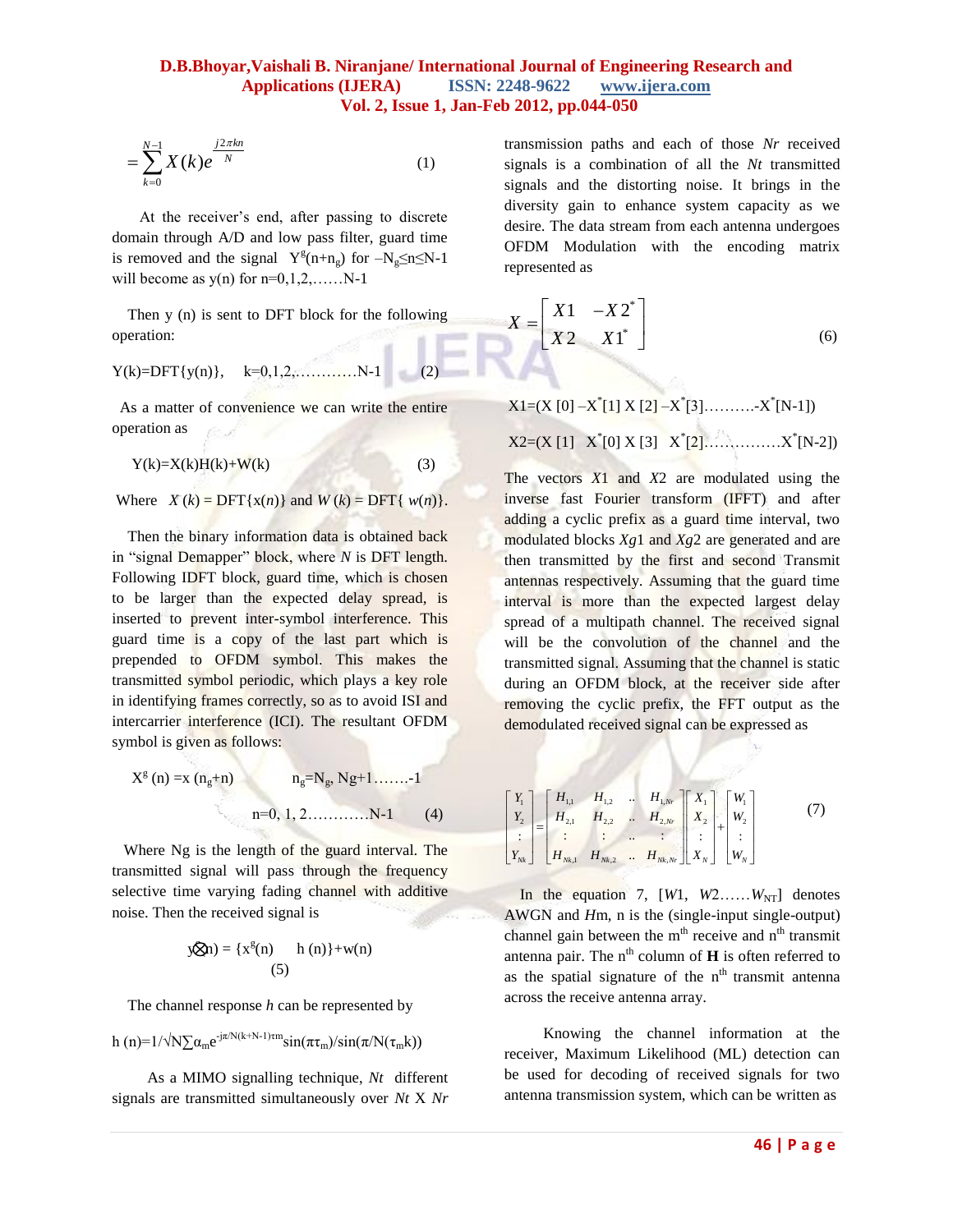$$
\overline{S}[2k] = \sum_{i=1}^{Nk} H_{i,1}^{*}[2k]Y_{i}[2k] + H_{i,2}[2k]Y_{i}^{*}[2k+1]
$$
  

$$
\overline{S}[2k+1] = \sum_{i=1}^{Nk} H_{i,2}^{*}[2k+1]Y_{i}[2k] - H_{i,1}[2k+1]Y_{i}^{*}[2k+1]
$$
 (8)

Where  $k=0, 1, 2, \ldots, (N/2)-1$ 

 Assuming that the channel gains between two adjacent sub channels are approximately equal. i.e.

$$
H_{i, 1}[2k] = H_{i, 1}[2k+1] \qquad \text{and}
$$
  

$$
H_{i, 2}[2k] = H_{i, 2}[2k+1]
$$
 (9)

At the end, the elements of block s[k]are demodulated to take out the information data.

### **III. TRAINING SEQUENCE BASED CHANNEL ESTIMATION**

Based on the assptions such as perfect synchronization and block fading, a MIMO-OFDM system is design. In training based channel estimation algorithms, training symbols or pilot tones that are known to the receiver, are multiplexed along with the data stream for channel estimation. The idea behind these methods is to develop knowledge of transmitted pilot symbols at the receiver to estimate the channel. For a block fading channel, where the channel is constant over a few OFDM symbols, the pilots are transmitted on all subcarriers in periodic intervals of OFDM blocks. The channel estimates from the pilot subcarriers are interpolated to estimate the channel at the data subcarrier. This type of pilot arrangement, given in Fig.3 is called the block type arrangement



Fig.3. Block type

 In block-type pilot based channel estimation, OFDM channel estimation symbols are transmitted periodically, in which all subcarriers are used as pilots. If the channel is constant during the block, there will be no channel estimation error since the pilots are sent at all carriers.

 For a fast fading channel, where the channel changes between adjacent OFDM symbols, the pilots are transmitted at all times but with an even spacing on the subcarriers, representing a comb type pilot placement, This type of pilot arrangement, given in Fig.4 is called the comb type arrangement



Fig.4 comb type

The estimation can be performed by using either LS or MMSE.In comb-type pilot based channel estimation, the *Np* pilot signals are uniformly inserted into  $X(k)$  according to the following equation:

$$
X (k) = X (mL+1) \qquad l=1, 2, \ldots, L-1 \qquad (10)
$$

Where  $L = No$ . of subcarriers / *Np* and *m* is pilot carrier index. If inter symbol interference is eliminated by the guard interval, we write in matrix notation

$$
Y = XFh + W \tag{11}
$$

Where  $X = diag\{X(0), X(1) \dots X(N-1)\}$  $Y=[Y(0), Y(1), \ldots, Y(N-1)]^{T}$  $W = [W (0), W(1), \dots, W (N-1)]^{T}$  $H = [H(0), H(1, \ldots, H(N-1))]^{T} = DFT\{h\}$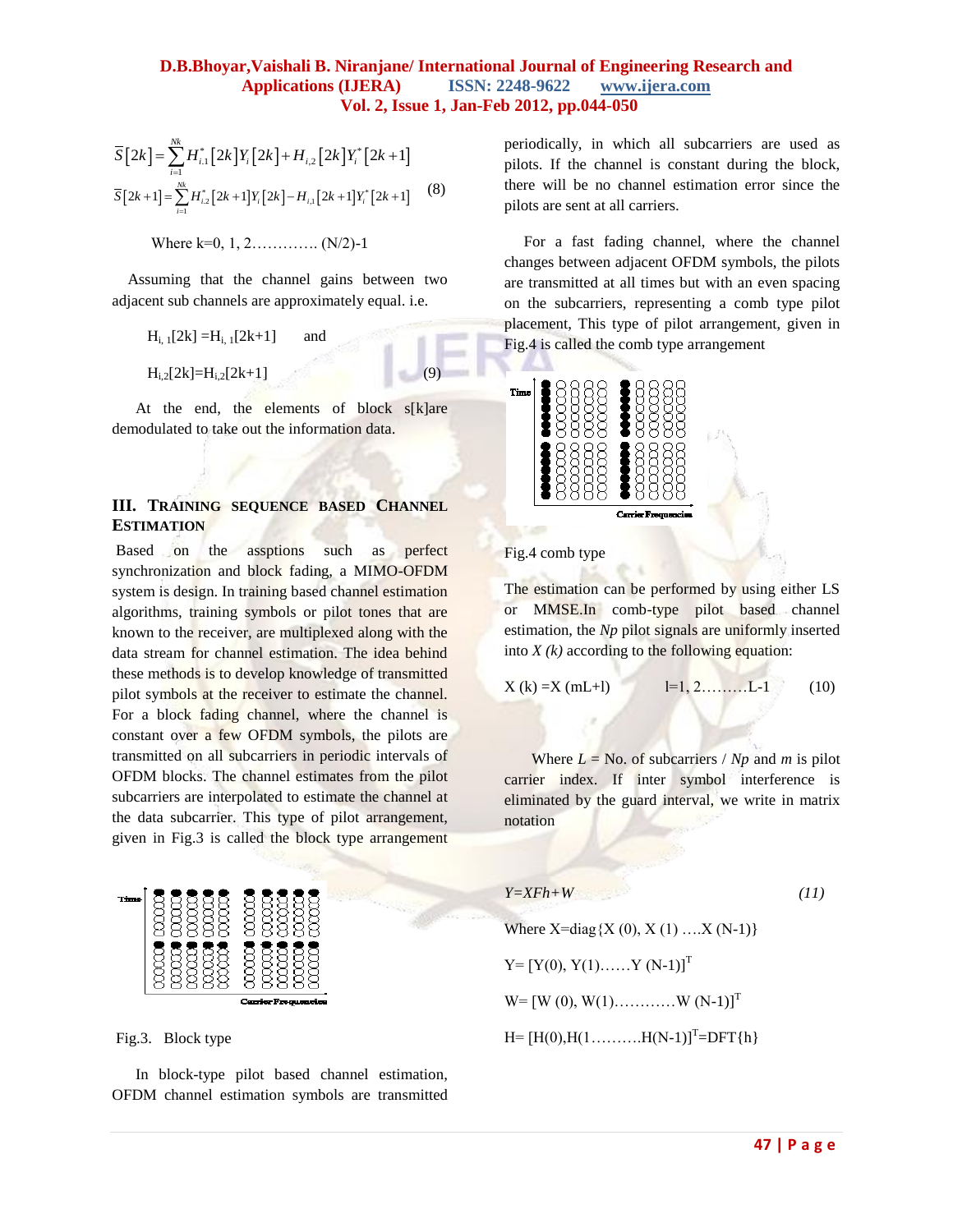$$
F = \begin{bmatrix} W_N^{00} & \cdots & W_{N-1}^{0(N-1)} \\ \vdots & \cdots & \vdots \\ W_N^{(N-1)0} & \cdots & W_N^{(N-1)(N-1)} \end{bmatrix}
$$

$$
F = \begin{bmatrix} W_N^{00} & \cdots & W_{N-1}^{0(N-1)} \\ \vdots & \cdots & \vdots \\ W_N^{(N-1)0} & \cdots & W_N^{(N-1)(N-1)} \end{bmatrix}
$$

is the DFT matrix

# **IV. PERFORMANCE EVALUATION**

## **Adaptive channel estimation**

The most important research topic in the wireless communications is the adaptive channel estimation where the channel is rapidly time-varying. An adaptive algorithm is a process that changes its parameters as it gain more information of its possibly changing environment.

The channel estimation methods like least square estimation and recursive least square which uses adaptive estimator which are able to update parameters of the estimator continuously, so that knowledge of channel and noise statistics are not required. The LMS and RLS CE algorithm requires knowledge of the received signal only. This can be done in a digital communication system by periodically transmitting a training sequence that is known to the receiver.

The adaptive channel estimation scheme is given in fig.4.1



Fig 5. adaptive channel estimation

### **Least Mean Square**

scheme

The signal  $X(n)$  is transmitted via a time-varying channel  $H(n)$ , and corrupted by an additive noise. The main aim of most channel estimation algorithms is to minimize the mean squared error i.e., between the received signal and its estimate .In the Fig 4.1, we have unknown multipath fading channel, that has to be estimated with an adaptive filter whose weight are updated based on some criterion so that coefficients of adaptive filter should be as close as possible to the unknown channel. The output from the channel can be expressed as:

 $Y(n)=X(n)H(n)+W(n)$ 

Output of adaptive filter is given as

 $P(n)=W_{\text{esti}}(n)X(n)$ 

Where  $W_{\text{esti}}$  =estimated channel coefficient at time n.

The priori estimated error signal needed to update the weights of the adaptive filter is

 $e(n)=Y(n)-P(n)=X(n) H(n)+W(n) - W_{esti}(n)X(n)$ 

Where  $e(n)$  minimized the mean square error.

Now Cost function for adaptive filter structure given as  $j(n)=E[e(m)e^{i\phi}(m)]$ 

 $j(n) = \sigma_r^{2-C(n)}$  -C(n) W<sub>esti</sub> (n)- W<sub>esti</sub> (n)C(n)+D(m) W  $T_{\text{esti}}(n)W_{\text{esti}}(n)$ 

Where  $\sigma_r^2$  is variance of received signal.

 $C(m)=[(X(n)Y(n)]$  is the cross correlation vector between input vector and received vector.

 $D(m)=E[X(n)X^{T}(n)]$  is the corelation matrix between input Gradient of cost function j(n) is given as

$$
\Delta j(n) = 2C(n) + 2D(m) W_{\text{esti}}(n)
$$

 $= -2X(n)Y^*(n)+2X(n)X(n)$  W<sub>esti</sub> (n)

 By using this **least mean square** equation is given as  $W_{\text{esti}}(n+1) = W_{\text{esti}}(n) - 1/2\eta X(n)e^{*}(n)$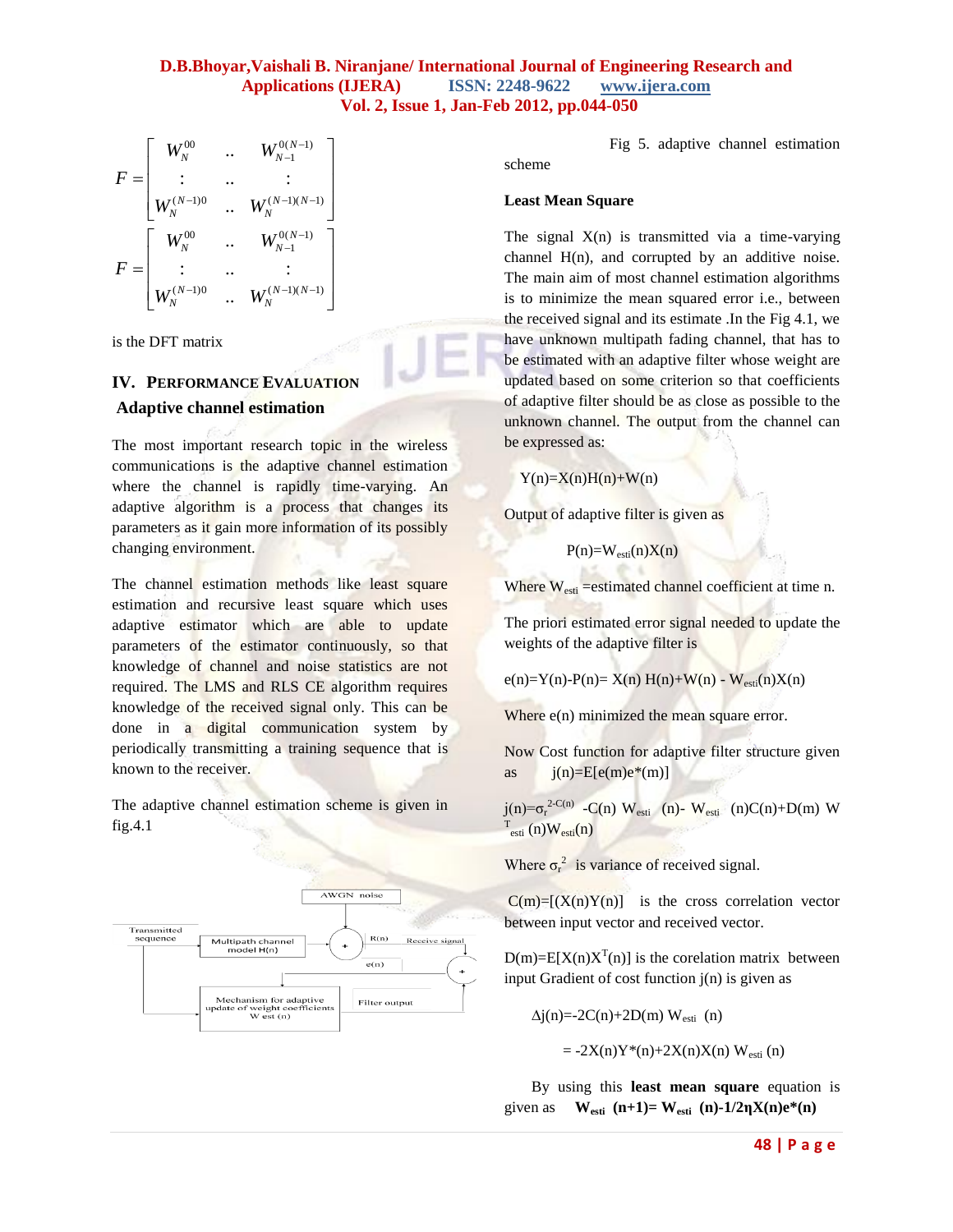Where,  $W_{\text{esti}}$   $(n+1)$ =weighted vector and η=LMS step size

### **Recursive Least Square**

RLS algorithm required all the past sample of input and estimated output at each iteration. The objective function of a RLS CE algorithm is defined as an exponential weighted sum of errors square.

$$
C(m)=\sum \lambda^{n-m} e^{H}(n)e(n)+\delta \lambda^{m}H^{H}(n)H(n)
$$

Where  $\delta$ =positive real no. called regularization parameter, e(n) is the prior estimation error, and λis the exponential forgetting factor with 0  $\langle \dot{\mathbf{e}} \rangle \langle \dot{\mathbf{e}} \rangle$  = 1. The prior estimation error is the difference between the desired response and estimation signal. Prior estimation error is given as

 $e(n) = W<sup>H</sup>(n)x(n)$ 

The objective function is minimized by taking the partial derivatives with respect to  $W(n)$ and setting the results equal to zero.

 $W(n)=R^{-1}(n) R_{sh}(n)$ 

Where  $R^{-1}(n)$  = auto covariance matrix

 $R_{sh}(n)$ = cross covariance matrix

Now from this **Recursive Least Square** equation is given as

 $H(n)=H(n-1)+K(m)[W(n)-H<sup>H</sup>(n-1)X(n)]<sup>H</sup>$ 

 $=$ **H**(n-1)+**K**(m) $\epsilon$ <sup>H</sup>(n)

Where  $\varepsilon(n)$ =

 $W(n)$ -H<sup>H</sup>(n-1)X(n) and K(m)=  $R^{-1}(n)X(n)$ 

OFDM system parameters used in the simulation are

indicated in Table I. We assume to have perfect synchronization since the aim is to observe channel estimation performance. We have chosen the guard interval to be greater than the maximum delay spread in order to avoid inter-symbol interference. The simulation parameters to achieve those results are shown in the table.

### TABLE I.

Simulation Parameter

| <b>Parameter</b>         | Specification |
|--------------------------|---------------|
| Code length              | 100           |
| Pilot length             | 20            |
| <b>IFFT</b>              | 64            |
| $Tx$ and $Rx$<br>Antenna | $2 \times 2$  |
| Guard time               |               |

The simulation results for the channel estimation for the MIMO-OFDM system are given fig.5. In this paper we compare the least mean square and recursive least square channel estimation techniques on the basis of different modulation schemes. Comparison of LMS and RLS are shown in following fig by using above parameter. The complexity of RLS estimator is larger than LMS estimator but give better performance than LMS.



**Fig** BER vs SNR of BPSK or SNR 75